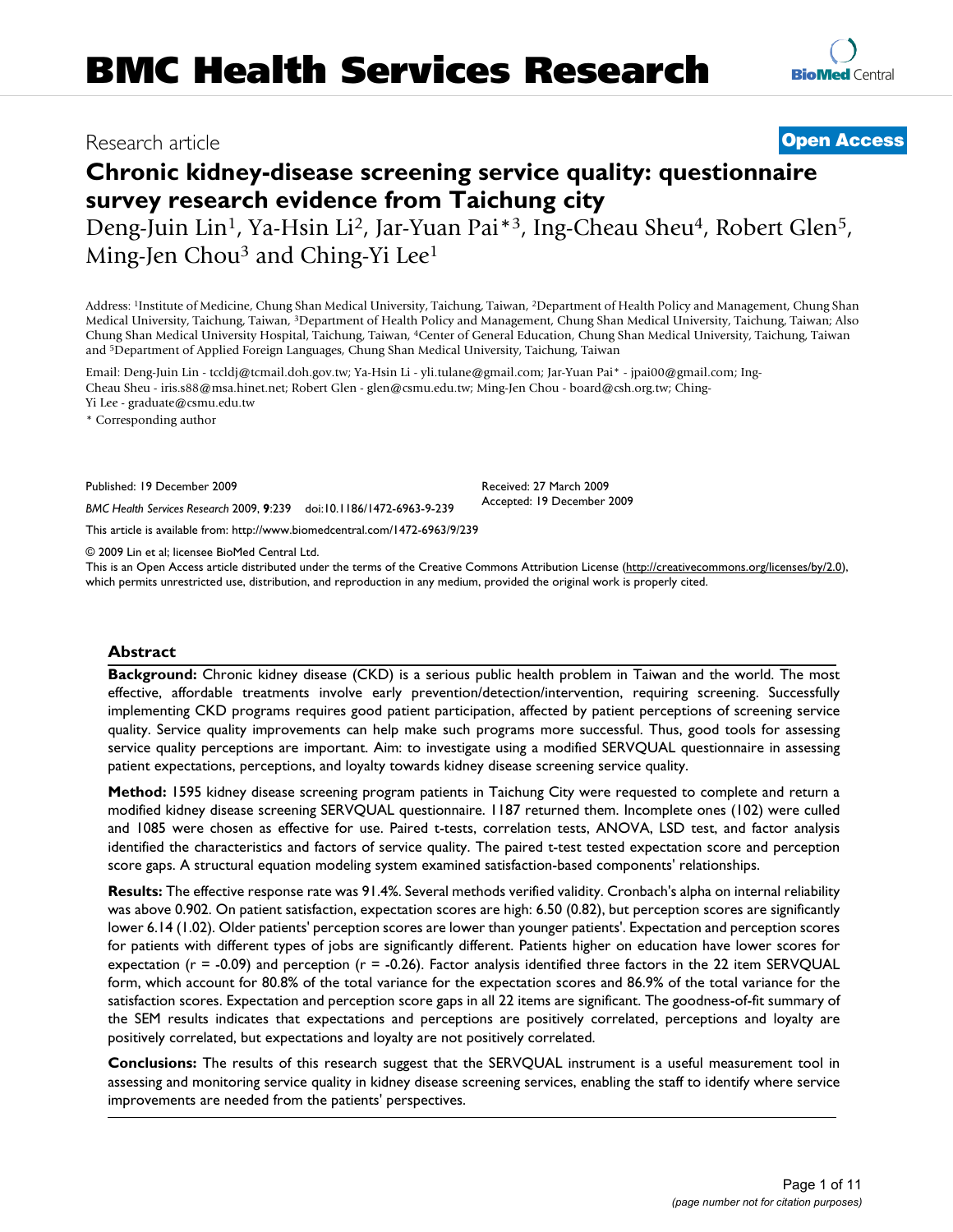# **Background**

Chronic kidney disease (CKD) is a five-stage progressive loss of renal function over a period of months or years. Each stage is a progression through an abnormally low and deteriorating glomerular filtration rate, which is usually determined indirectly by the creatinine level in the blood serum. When kidney disease progresses, it may lead to kidney failure and possibly require dialysis or a kidney transplant to maintain life. CKD can be caused by diabetes, high blood pressure, and other disorders. It can be detected through three simple tests of: blood pressure, urine albumin level, and serum creatinine level [1]. Early detection and treatment of CKD can help prevent patients' conditions from getting worse.

CKD afflicts people all over the world, and thus it is an urgent need for all countries to have a public health policy for dealing with it. In the U.S.A., for example, CKD is a serious public health problem, with national surveys there showing a considerably higher prevalence than appreciated previously [2,3]. According to the analysis of the National Kidney Foundation in the U.S.A., 26 million Americans have CKD and another 20 million more are at an increased risk of developing it. The American Diabetes Association (ADA) has stated that 20%-30% of individuals with diabetes develop CKD. This is in spite of the facts that the U.S.A. has good quality medical care and that CKD is one of the most preventable of the many serious complications of diabetes. According to Josef Coresh's study of data from National Health and Nutrition Examination Surveys (NHANES), 10% of Americans had chronic kidney disease between 1988 and 1994, and 13% between 1999 and 2004 [4,5]. Driving the increase is a dramatic rise in diabetes and high blood pressure. Each of these conditions can lead to chronic kidney disease.

In Taiwan, for another example, CKD is the eighth leading cause of death. The mortality rate increased from 11.39% per 100,000 population in 1990, to 20.8% per 100,000 population in 2004. The incidence of end-stage renal disease (ESRD) in Taiwan is the highest in the world according to ESRDS 2002 statistics. In that same year, the incidence of CKD in Taiwan ranked as the second highest in the world, just after Japan. Hsu (2006) rates the prevalence of CKD stages 3 to 5 in Taiwan at 6.9% [6]. Research also concludes that the high prevalence and low awareness of CKD in Taiwan show the need to advocate more strongly for CKD prevention and education for both physicians and the general populace [6].

Dialysis and kidney transplants are too costly for most people living outside the industrialized world, and too costly even for a large number of people living in industrialized countries. For these people, prevention, early detection, and intervention are the only cost-effective strategies

for CKD treatment. For public health programs based on prevention, early detection, and intervention to succeed, however, the informed and active participation of the public is required. Health education programs can deal with the informed aspect the public's required participation, but not with all aspects of the active part of that. One important factor in how willingly and actively people cooperate in a public health program is their perceptions of the quality of the health program's service. Perceptions that the quality of the service is poor will result in less willing and less active participation, while perceptions that the service quality is good should result in an increase in the willingness and activeness of the participation, Thus, accurate and practical measurement tools for assessing participants' perceptions of the quality of health care services are important. Results of such assessments can be used for determining areas with perceived and/or actual poor service quality, so that the service quality and/or the perception of service quality of those areas can be addressed and improved.

# *Defining service quality*

Gronroos (1984) argued that there are two distinct constituents of service quality: the technical and functional [7]. In the health care field, technical quality focuses on the technical accuracy of medical diagnosis and procedures, while functional quality is the manner in which healthcare is provided. However, in the context of health care, technical quality is difficult for patients to evaluate [8], and this resulted in most patients evaluating health care on its functional aspects alone. Parasuraman defined service quality as the difference between customer expectations and customer perceptions, and when expectations are greater than perceptions, a service quality gap arises [9].

Patients' satisfaction should be interpreted carefully due to the lack of theoretical foundations on which the concept of satisfaction and measurement are based [8]. Patients are an active consumer of health-care services rather than merely passive recipients [10]. The validity and reliability of many studies of health-care consumers' satisfaction have been questioned [11].

The original PZB model identified 10 determinants of service quality. The subsequently developed SERQUAL [12] recast the 10 determinants into five components: tangibles, reliability, responsiveness, assurance, and empathy. These five components constitute a factor analysis of the 22 item scale. Measuring quality of care from the patient's perspective has been increasingly used and accepted in health care [13-15]. One study used the SERV-QUAL service quality to measure the expectations and perceptions of Greek patients regarding dental health care [9,12,16,17]. Another, refined version of SERVQUAL was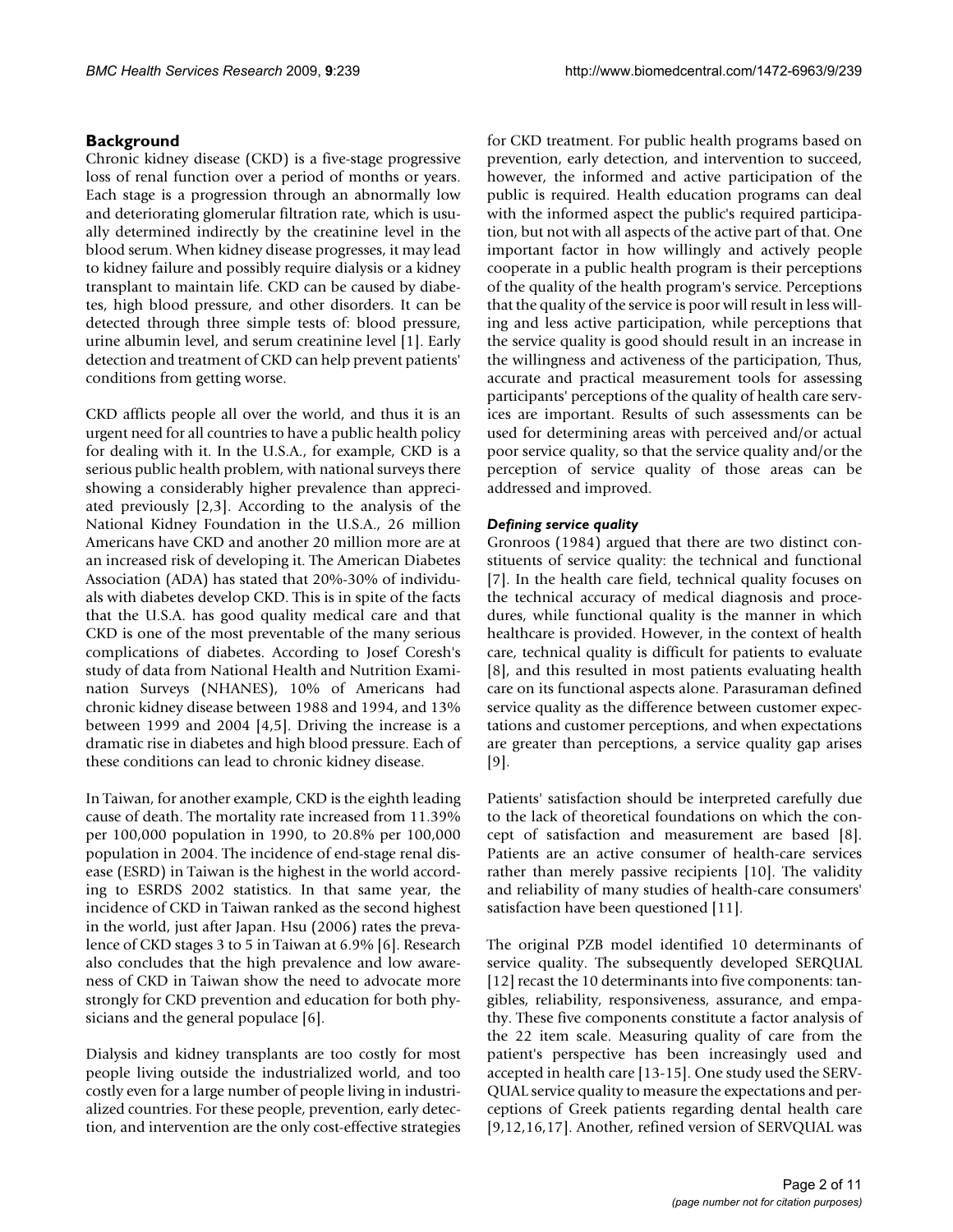used to measure patient satisfaction in health services in Bangladesh [18], and found that the "tangible" factor was the most important factor in health service quality. Li and Amir also applied SERVQUAL to measure patient satisfaction with breastfeeding education and support services [19]. Cock concluded that REFERQUAL, which is derived from SERVQUAL, holds promise as a suitable tool for future evaluation of service quality within the Exercise Referral Systems (ERS) community [20].

# **Method**

# *Patients and Institution*

Taichung City is located in central Taiwan with a population of more than one million people. In order to improve chronic kidney disease (CKD) prevention, awareness, and education, the Taichung City Public Health Bureau conducted a series of 20 free CKD screenings and prevention lectures for the community population from 2006 to 2008 (Program Number PHB-SK-93-001), as part of health exams in community centers and eight district clinics of Taichung City. Participant recruitment was effected through advertising and word of mouth. Screening recipients voluntarily chose to participate, learning of the program from posters in community centers or city district clinics, or hearing of the program from someone else. The questionnaires were self-administered, with in-person help available.

The preventative aspect of the goal was to identify people with abnormal kidney functions in an early stage and to treat identified kidney diseases efficiently and effectively using a case management and follow-up model. Persons whose kidney function eGFR measurement was determined from the screening to be below 60 were contacted and encouraged to enroll in the CKD case management plan. The management plan included several medical interventions, such as health education by public health care nurses (in person or by phone interview) every three months during their treatment, case management register card records made by public health care nurses, and a survey of all cases' kidney functions after the first year of health education for the patients. The website shows how many people attended this program and the summarized results. The details of the personal health information results were emailed or mailed to the participants.

The study total obtained the results from 1595 kidney disease screens, of which 27.8% were male and 64.9% were patients aged above 50 years old. Based on the National Kidney Foundation's definition, the screening results show 30.3% of the participants were in Stage 1 (glomerular filtration rate >90 ml/min/1.73 m<sup>2</sup>), 57.2% were in Stage 2 (glomerular filtration rate between 60-89 ml/min/ 1.73 m2), 11.7% were in Stage 3 (glomerular filtration rate between 30-59 ml/min/1.73 m2), 0.7% were in Stage 4

(glomerular filtration rate between 15-29 ml/min/1.73 m2), and 0.1% were in Stage 5 (glomerular filtration rate,15 ml/min/1.73 m2).

An adapted and revised SERVQUAL questionnaire was used in the study. A total of 1595 consecutive patients who attended the kidney disease screening program in Taichung City were requested to fill out the questionnaire. A total of 1187 questionnaires were received, of which 102 were excluded due to incompleteness. A total of 1085 effective questionnaires were collected for analysis in the study. The paired t-test, a correlation test, ANOVA, and factor analysis were used to identify the characteristics and factors of quality in the kidney disease service. The paired t-test was used to test the gaps between patients' expectation scores and perception scores. In addition, a structural equation modeling system was used to examine the relationship between satisfaction-based components. Structural Equation Modeling (SEM) of patient satisfaction was done using the goodness-of-fit measuring model. The SEM approach is considered appropriate for estimating among multiple dependent and independent latent variables, and provides a better model of the complex relationships among satisfaction components.

# *Instruments*

SERVQUAL represents service quality as the discrepancy between a customer's expectations for a service offering and the customer's perceptions of the service received [12]. The original SERVQUAL contains 22 paired items on a Likert scale of five service-quality dimensions: tangibility, reliability, responsiveness, assurance, and empathy. The questionnaire used in this study (see Table 1) has three parts, and uses a 7 point Likert scale (strongly disa- $\text{gree} = 1$  to strongly agree = 7). The first part, the perception and expectation component, (quality gap) is composed of the 22 pair items on service quality. The second part, the loyalty component, has two items on loyalty, which rate overall satisfaction and willingness to recommend to a friend [21,22]. These loyalty items can serve as anchor items to examine the criterion-related validity of the scale [22]. The third part of the questionnaire is the patient background data component, on areas such as sex, age, job, and educational degree.

#### *Power analysis*

For a statistical power of 0.9999, the required sample size is 364.

According to the calculation of Get PS version 3.0, 2009, when  $\alpha$  equals 0.05 in a two-tailed test, and the sample size is 329, the power is 0.9999. Prior data indicate that the difference in the response of matched pairs is normally distributed with standard deviation 1. If the true difference in the mean response of matched pairs is 0.3, we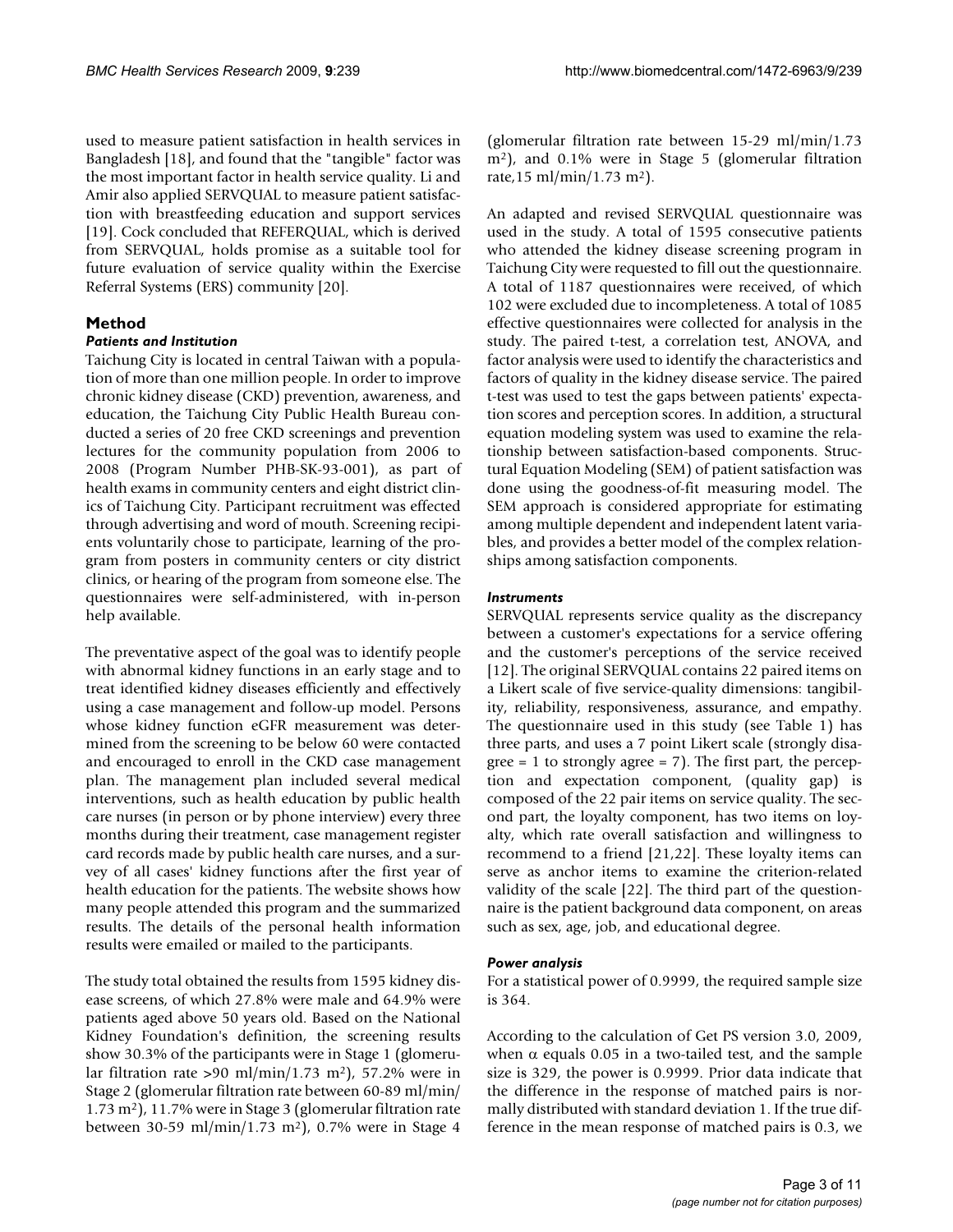| <b>Measure</b>       | <b>Description</b>                                                                                                                                                                                                                                                |  |  |  |  |  |  |
|----------------------|-------------------------------------------------------------------------------------------------------------------------------------------------------------------------------------------------------------------------------------------------------------------|--|--|--|--|--|--|
| Service Quality      | Part I. Please mark a score from I to 7 for the following questions on your expectations and<br>perceptions of the quality of the kidney disease screening service, (strongly disagree = 1 to strongly<br>$agree = 7$ ).                                          |  |  |  |  |  |  |
|                      | I Did the screening have up-to date equipment?                                                                                                                                                                                                                    |  |  |  |  |  |  |
|                      | 2 Are the physical facilities in the screening visually appealing to you?                                                                                                                                                                                         |  |  |  |  |  |  |
|                      | 3 Did the staff have a nice and neat appearance?                                                                                                                                                                                                                  |  |  |  |  |  |  |
|                      | 4 Did the facilities and equipment in the screening correspond to their service?                                                                                                                                                                                  |  |  |  |  |  |  |
|                      | 5 Did the screening provide its services in a timely manner?                                                                                                                                                                                                      |  |  |  |  |  |  |
|                      | 6 Did the staff have a sincere interest in solving the patients' problems?                                                                                                                                                                                        |  |  |  |  |  |  |
|                      | 7 When patients had problems, was the staff sympathetic and reassuring?                                                                                                                                                                                           |  |  |  |  |  |  |
|                      | 8 Did the staff provide services within their promised time?                                                                                                                                                                                                      |  |  |  |  |  |  |
|                      | 9 Did the screening insist on error-free records?                                                                                                                                                                                                                 |  |  |  |  |  |  |
|                      | 10 Did the staff tell patients exactly when services would be performed?                                                                                                                                                                                          |  |  |  |  |  |  |
|                      | II Did the staff provide prompt service?                                                                                                                                                                                                                          |  |  |  |  |  |  |
|                      | 12 Was the staff always willing to help patients?                                                                                                                                                                                                                 |  |  |  |  |  |  |
|                      | 13 Was the staff ever too busy to respond to your request?                                                                                                                                                                                                        |  |  |  |  |  |  |
|                      | 14 Did the staff instill confidence in you?                                                                                                                                                                                                                       |  |  |  |  |  |  |
|                      | 15 Did the staff provide a sense of safety to you?                                                                                                                                                                                                                |  |  |  |  |  |  |
|                      | 16 Was the staff courteous?                                                                                                                                                                                                                                       |  |  |  |  |  |  |
|                      | 17 Did the staff have the knowledge to answer patients' questions?                                                                                                                                                                                                |  |  |  |  |  |  |
|                      | 18 Did the staff give you individual attention?                                                                                                                                                                                                                   |  |  |  |  |  |  |
|                      | 19 Did the screening have hours convenient to your needs?                                                                                                                                                                                                         |  |  |  |  |  |  |
|                      | 20 Did the staff give patients' personal attention?                                                                                                                                                                                                               |  |  |  |  |  |  |
|                      | 21 Did the staff seem to have the patients' best interests at heart?                                                                                                                                                                                              |  |  |  |  |  |  |
|                      | 22 Did the staff understand the individual needs of the patients?                                                                                                                                                                                                 |  |  |  |  |  |  |
| Loyalty              | Part 2. Please mark a score from 1 to 7 for the following questions on your attitude towards the<br>kidney disease screening service, (strongly disagree $= 1$ to strongly agree $= 7$ ).<br>23 Your overall satisfaction and evaluation regarding the screening. |  |  |  |  |  |  |
|                      | 24 Your willingness to recommend this screening to your friends.                                                                                                                                                                                                  |  |  |  |  |  |  |
|                      |                                                                                                                                                                                                                                                                   |  |  |  |  |  |  |
| Demographic Variable | 25 Gender: I. Female 2. Male                                                                                                                                                                                                                                      |  |  |  |  |  |  |
|                      | $26$ Age:                                                                                                                                                                                                                                                         |  |  |  |  |  |  |
|                      | 27 Job: I. housekeeper 2. public servant 3. business worker 4. labor worker                                                                                                                                                                                       |  |  |  |  |  |  |
|                      | 5. farmer 6. student 7. service worker 8. other                                                                                                                                                                                                                   |  |  |  |  |  |  |
|                      | 28 Highest Educational Degree: 1. primary school 2. junior high 3. senior high<br>4. college 5. post-graduate                                                                                                                                                     |  |  |  |  |  |  |

#### **Table 1: Chronic Kidney Disease Screening Questionnaire**

need to study 364 pairs of subjects to be able to reject the null hypothesis that this response difference is zero with probability (power) 0.9999.

#### *Trial Registration*

This program been waived from trial registration by the Department of Health, Taichung City, Taiwan R.O.C. within Document PHB-SK-93-001.

# *Reliability and Validity*

#### *Internal consistency reliability*

The expectation and perception satisfaction scales had Cronbach's alpha coefficients > 0.902. The "item to total" correlations were all from 0.36 to 0.90.

#### *Content validity*

Content validity of the questionnaire was confirmed by 3 kidney specialists and 2 healthcare management specialists. Triangulation of content validity was achieved through several literature reviews on the SERVQUAL service model [12-14].

# *Construct validity*

On the basis of a review of the literature, the latent construct of patient expectations and perceptions of quality was theorized to be multidimensional. Factor analysis of the survey data identified three dimensions for expected and perceived quality [23].

#### *Criterion-related validity and predictive validity*

Criterion-related validity and predictive validity, shown in Figure 1 and Figure 2, indicate that the expected quality scale is correlated with the perceived quality scale, and that the perceived quality scale is correlated with the dimension of loyalty, which includes overall satisfaction and willingness to recommend to friends [22]. In addi-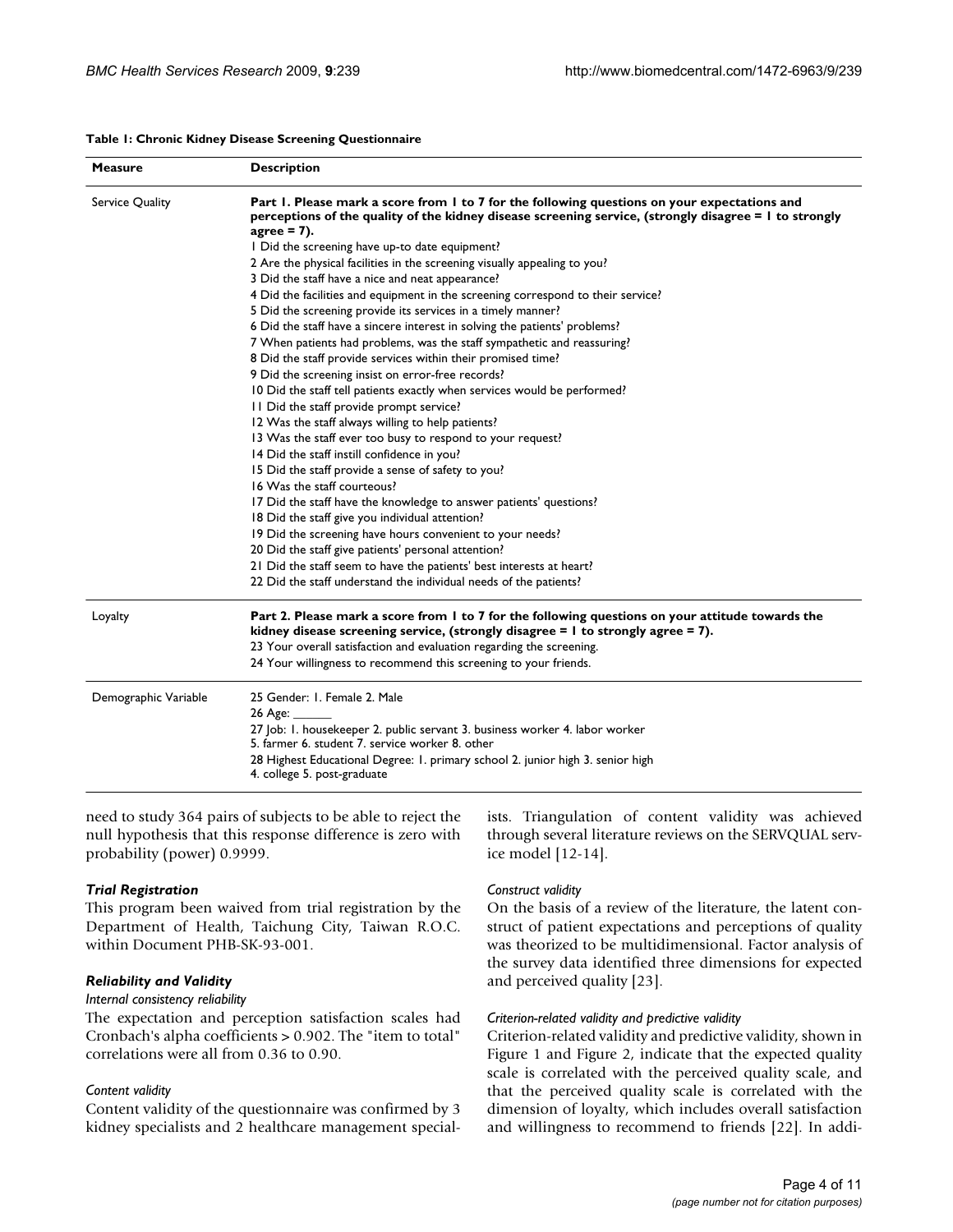



tion, the goodness-of-fit indices provide model validity [24].

# *Convergent validity*

Bollen's Rho coefficient equal to 0.85 and 0.91 which are greater than 0.70.

# *Statistical Analysis*

The software STATISTICA® Version 7.1 was used for statistical analysis throughout this research. The Student t-test, a correlation test, ANOVA, and Least Significant Difference (LSD) test were used to test the average scores of expectation and perception scores with patient's characteristics. Factor analysis, which is a data-reduction technique, was used to determine the number and nature of factors of service quality that underlie our set of variables [25]. The principal axis method was used to extract all factors that had eigenvalues greater than 1, and therefore can account for a significant amount of the total variance. Scree tests were used to identify the number of factors to retain. The Paired t-test was used to test the gap between expectation scores and perception scores. Structural equation modeling was used to examine relationships among satisfaction components. The three research hypotheses of this study are as follow.

H1: Perceptions are positively correlated with expectations.

H2: Loyalty is positively correlated with perceptions.

H3: Loyalty is positively correlated with expectations.

The hypotheses were tested under the SEM using the STA-TISTICA®7.1 package. The parameters estimated were the regression coefficients in the structural equation part of the SEM. The assessment of model adequacy was based on the following goodness-of-fit criteria: normed chi-square  $(\chi^2/df)$  <3, root mean square error of approximation (RMSEA) < 0.08, population gamma index (PGI),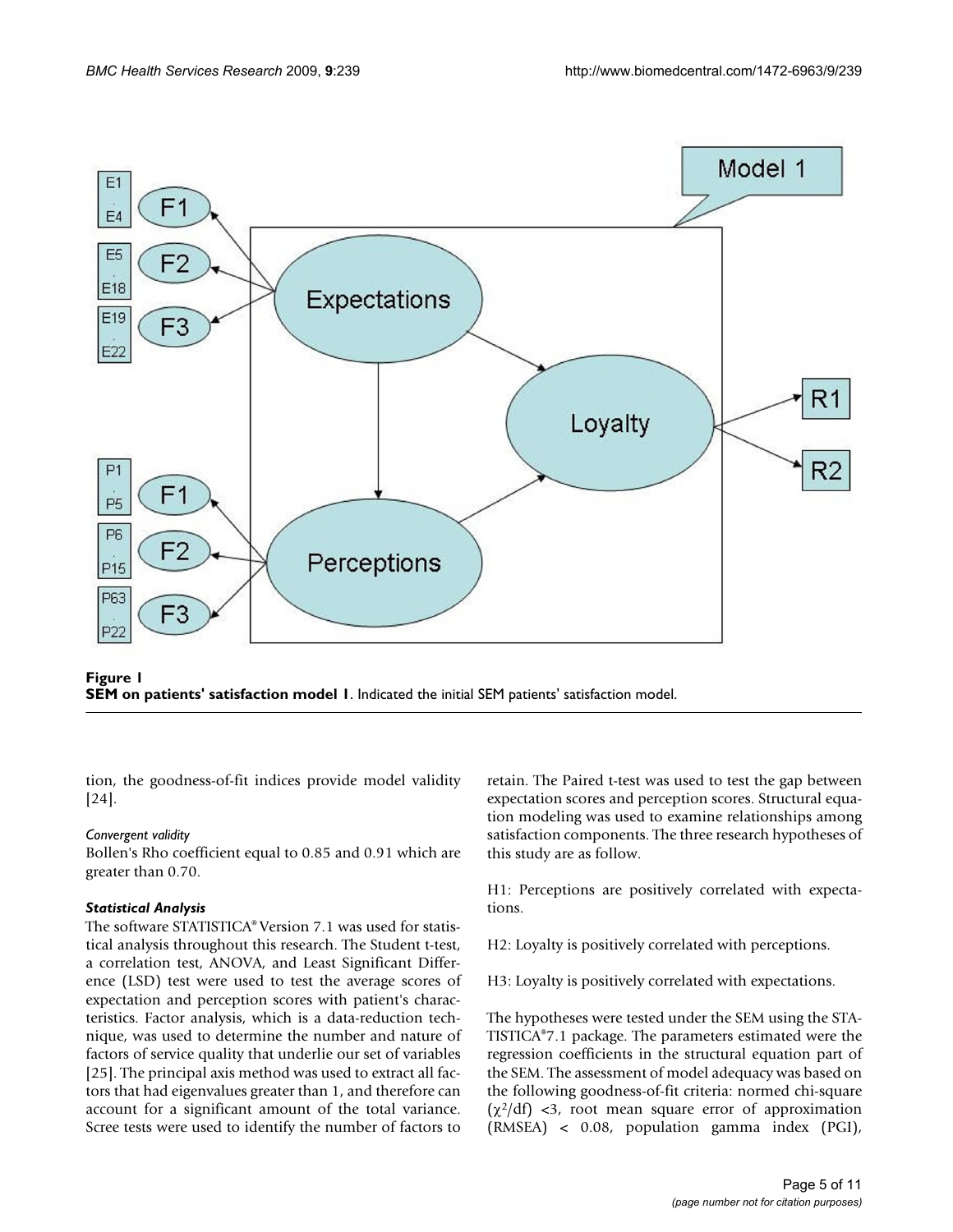

# **Figure 2**

**SEM on patients' satisfaction model 2**. Indicated the final model which shows the perceptions are positively correlated with expectations. Also, loyalty is positively correlated with perceptions.

adjusted population gamma index (APGI), goodness-offit (GFI), adjusted goodness-of-fit (AGFI), and Bollen's Rho >0.8 [26].

# **Results**

The patient's characteristics are presented in Table 2. The mean age and the standard deviation of the study population was 44.72 years old and 12.12 years, 77.97% (N =

# **Table 2: Patients' Characteristics**

| <b>Characteristics</b>    | Range          |       |
|---------------------------|----------------|-------|
| No. of patients           |                | 1085  |
| Age, mean (SD)            | 44.72(12.12)   | 13-82 |
| No. of women (%)          | 846(77.97%)    |       |
| <b>Educational degree</b> | Primary school | 85    |
|                           | Junior high    | 60    |
|                           | Senior high    | 211   |
|                           | College        | 576   |
|                           | Post-graduate  | 153   |

846) of the screeners were female, and  $67.1\%$  (N = 729) of the screeners had a college degree or higher. In Table 3, the Student t-test on gender show females have significantly higher expectation levels than males. However, there is no significant difference in perception scores. Furthermore, the correlation test shows no significant rela-

| Table 3: Satisfaction Statistical Test Results With Patient |  |  |
|-------------------------------------------------------------|--|--|
| <b>Demographics</b>                                         |  |  |

| Gender             | el-e22   | Female | 6.57(0.63) | $t = 2.40*$     |
|--------------------|----------|--------|------------|-----------------|
|                    |          | Male   | 6.45(0.78) |                 |
|                    | pl-p22   | Female | 6.19(0.93) | $t = 0.23$ (NS) |
|                    |          | Male   | 6.18(0.90) |                 |
| Age                | $el-e22$ |        |            | $r = 0.05(NS)$  |
|                    | pl-p22   |        |            | $r = 0.15*$     |
| Job                | el-e22   |        |            | $F = 2.81*$     |
|                    | pl-p22   |        |            | $F = 4.85*$     |
| Educational degree | $el-e22$ |        |            | $r = -0.09*$    |
|                    | pl-p22   |        |            | $r = -0.26*$    |
|                    |          |        |            |                 |

Note1: \* means significant at the 0.05 level

Note2: NS means not significant at the 0.05 level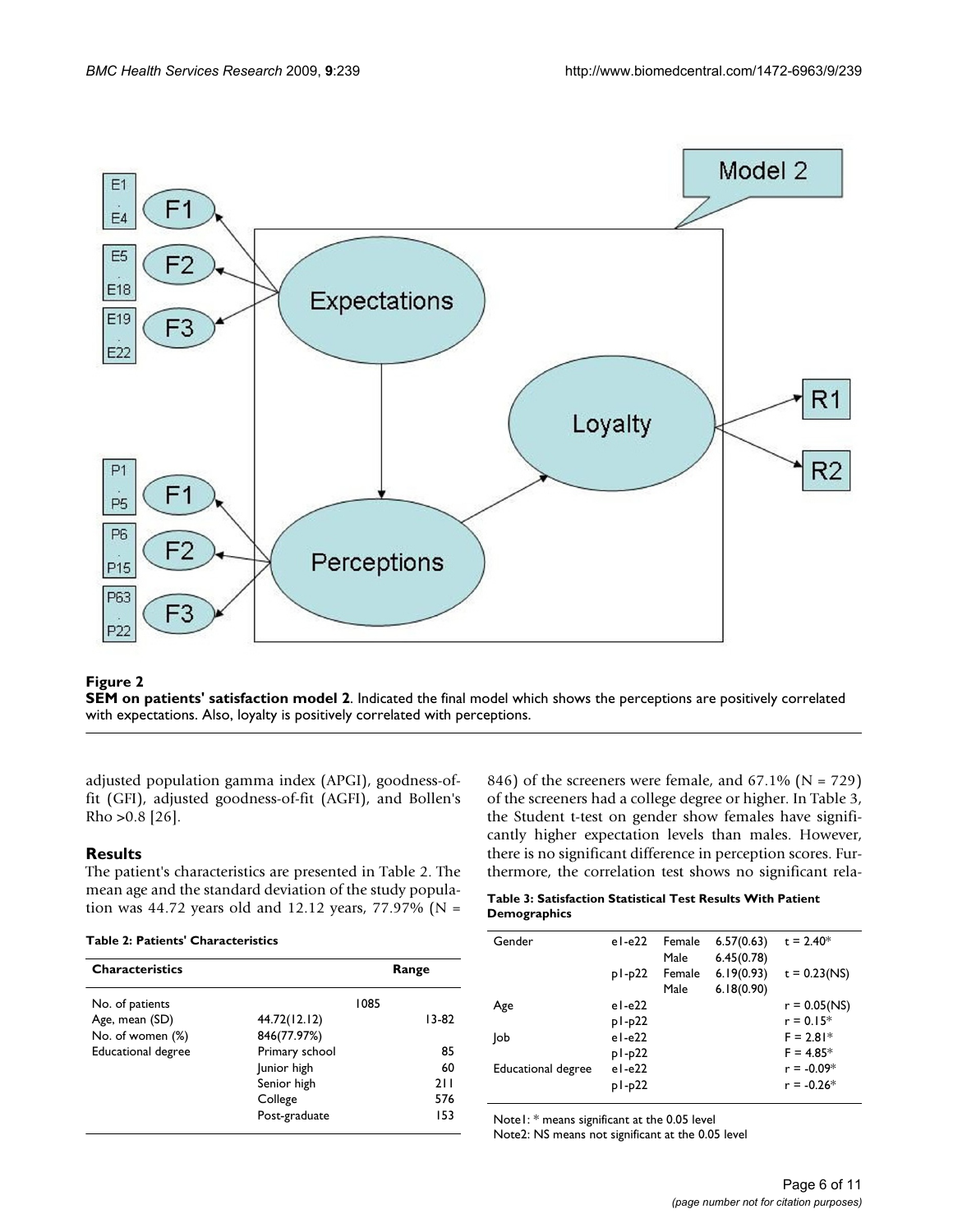tionship between age and expectation. However, other results from other studies suggest that older patients have higher perception scores. The ANOVA results show significant differences for expectation and perception scores for patients with different types of jobs. The further LSD test results reported in Table 4 and Table 5 show further details. Regarding expectations, business and labor workers have lower scores, and house keepers and farmers have higher scores. With respect to perceptions, public service and business workers have lower scores, and farmers and service workers have higher scores. The most interesting result is for the amount of education; the higher the amount, the lower the scores for both expectation  $(r = -1)$ 0.09) and perception ( $r = -0.26$ ).

The patient score results are very high for expectations - 6.50(0.82), and perceptions - 6.14(1.02), as seen in Table 6. Table 6 also shows the gaps between patients' expectations and perceptions. 23 paired t tests (22 on PZB plus 1 on average) were conducted. The results show that in all dimensions patients had significantly higher scores for expectations than for perceptions.

The factor loading results of factor analysis, seen in Table 7, identify three factors in the SERVQUAL model perceived satisfaction scores (accounting for 86.91% of the total variance) and expected satisfaction scores (accounting for 80.78% of the total variance). The results in Table 8, patient expectations, Factor 1 is responsiveness, which consists of three of the original PZB model's factors: reliability, responsiveness, and assurance. Factor 2 is empathy, and Factor 3 is tangibility. However, in patient perceptions, Factor 1 is empathy, Factor 2 is tangibility, and Factor 3 is responsiveness. The eigenvalues criteria and Scree tests further confirm these 3 factors.

Figure 1, Figure 2, and Table 9 summarize the goodnessof-fit results of the structure equation modeling, showing the directions and concepts in expectations, perceptions, and loyalty. Since Model 1 and Figure 1 do not show adequate results, Model 1 and Figure 1 have been revised into Model 2 and Figure 2. The revised model's results show adequate test results in RMSEA, PGI, APGI, GFI, AGFI, and Bollen's Rho. The value of above 0.8 is adequate and the results of the first two hypotheses are accepted. Only the  $\chi^2$ /df is unsatisfactory, being higher than the normal criteria of 3.0. Based on the SEM results, Research Hypothesis H1 (perceptions are positively correlated with expectations) and H2 (loyalty is positively correlated with perceptions) are accepted, and H3 (loyalty is positively correlated with expectations) is rejected.

# **Discussion and Conclusion**

One of the strong points of this research study is the high percentage of effective responses  $(1187/1595 = 74.4\%)$ , which reduces the non-response bias. This rate is just slightly lower than the 79% rate of similar research in Tso [22], but higher than the 63% response rate in Hendriks [27], the 48.8% rate in Oltedal [26], and the 25.6% rate in Bankauskaite [8]. The patients' highest expectations were on the items "Did the screening insist on error free records?" (E9) and "Did the staff instill confidence in you?" (E14), which means that patients were the most concerned about the accuracy of the screen, with respect to both the equipment used and the people who operated the equipment and administered the screens. Some mechanisms can be implemented to improve screening accuracy, for ensuring the use of well-trained medical and nursing staff, high-level technology and equipment, and the standard procedure and certification system of ISO (International Organization for Standardization) in the screening program.

The research results show generally high scores for patient expectations  $(6.50/7 = 92.9\%)$  and perceptions  $(6.14/7 =$ 87.7%). In comparison, a study in India on outpatient (n  $= 1837$ ) and inpatient services (n = 611) in primary health centers and district hospitals reports scores lower than those in this study, ranging from  $3.63/5 = 72.6\%$  to  $3.74/$ 5 = 74.8% [22]. In addition, the scores reported from Lin's study [15] on solo practice and group practice are also lower than those from this study, ranging from  $3.73/5 =$ 74.6% to  $4.11/5 = 82.2$ %. The results in this study have females with higher expectation scores than men, which is similar to results from another study which focused on asthma patients [28]. Furthermore, a study on lung cancer patients has results showing low educational level is significantly related with better patient satisfaction regarding

|  | Table 4: LSD Test On The Job Variable In Expectation |
|--|------------------------------------------------------|
|--|------------------------------------------------------|

|                | $\{1\}$ 6.616 | ${2}6.547$ | ${3}6.341$ | ${4}6.259$ | ${5}6.824$ | ${6}6.414$ | ${7}6.653$ | ${8}6.429$ |
|----------------|---------------|------------|------------|------------|------------|------------|------------|------------|
|                |               | 0.15       | 0.01       | 0.01       | 0.49       | 0.06       | 0.67       | 0.04       |
| $\overline{2}$ |               |            | 0.04       | 0.03       | 0.36       | 0.20       | 0.22       | 0.18       |
| 3              |               |            |            | 0.60       | 0.12       | 0.59       | 0.01       | 0.48       |
| $\overline{4}$ |               |            |            |            | 0.08       | 0.34       | 0.01       | 0.27       |
| 5              |               |            |            |            |            | 0.19       | 0.58       | 0.20       |
| 6              |               |            |            |            |            |            | 0.06       | 0.91       |
| 7              |               |            |            |            |            |            |            | 0.05       |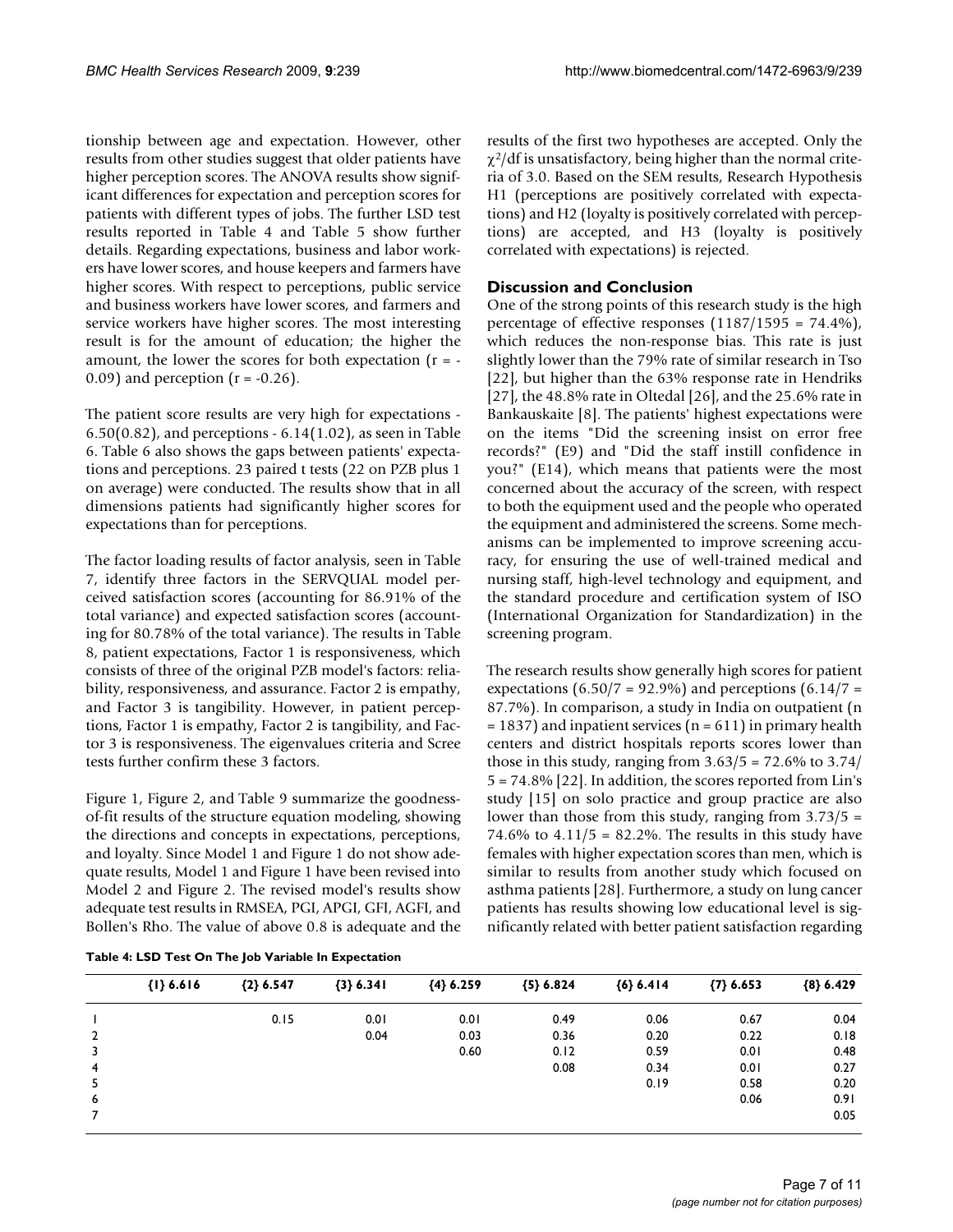|                | $\{1\}$ 6.364 | ${2}6.036$ | $\{3\}$ 6.116 | ${4}6.378$ | ${5}6.788$ | ${6}6.129$ | ${7}6.441$ | ${8}6.189$ |
|----------------|---------------|------------|---------------|------------|------------|------------|------------|------------|
|                |               | 0.00       | 0.07          | 0.94       | 0.31       | 0.11       | 0.53       | 0.16       |
| $\mathbf{2}$   |               |            | 0.55          | 0.06       | 0.07       | 0.51       | 0.00       | 0.21       |
| 3              |               |            |               | 0.23       | 0.12       | 0.95       | 0.06       | 0.67       |
| $\overline{4}$ |               |            |               |            | 0.36       | 0.27       | 0.76       | 0.37       |
| 5              |               |            |               |            |            | 0.13       | 0.42       | 0.16       |
| 6              |               |            |               |            |            |            | 0.08       | 0.73       |
|                |               |            |               |            |            |            |            | 0.11       |

**Table 5: LSD Test On The Job Variable In Perception**

nurse care, medical care, and other staff care, which accords with this study's results [29]. However, another research on laser-assisted in situ keratomileusis (Lasik) services showed gender and education level did not play a significant role on patients' satisfaction [30].

The results of this research suggest that the SERVQUAL instrument can be a useful measurement tool in assessing and monitoring service quality in chronic kidney disease screening service, and enabling staff to identify where improvements are needed from the patient's perspective. There were service quality gaps on all three dimensions. This means that the government-worker who administered the screenings did not meet patients' expectations, and more on-job training in areas such as etiquette are needed to provide better service. Also, positive incentives for the personnel involved in a screening to achieve higher

| Table 6: Paired t-Test Of Kidney Disease Screening Service |  |
|------------------------------------------------------------|--|
|------------------------------------------------------------|--|

patient satisfaction scores, and the providing of more health education and information on the screening process to those being screened to make sure their expectations are reasonable, could be effective strategies to use in the future. This study also raised a number of issues such as a need for more follow-up research on the patients from Stage 3 to Stage 5. Finally, further validation studies in various disease screening programs in Taiwan and other countries are suggested to make future cross-cultural comparisons possible.

# **Limitations**

This research has some limitations. One is that the questionnaires were administered during the screening process and were answered anonymously. Thus they did not include information on the severity of the participants' CKD, and were not able to be later linked to the partici-

|                        | Mean | <b>SD</b> |                       | Mean | SD   | Paired t | P value |
|------------------------|------|-----------|-----------------------|------|------|----------|---------|
| EI                     | 6.48 | 0.94      | PI                    | 5.94 | 1.12 | 14.21    | 0.0000  |
| E <sub>2</sub>         | 6.22 | 1.04      | P <sub>2</sub>        | 5.89 | 1.19 | 8.92     | 0.0000  |
| E3                     | 6.39 | 0.92      | P <sub>3</sub>        | 6.17 | 1.01 | 7.10     | 0.0000  |
| E <sub>4</sub>         | 6.56 | 0.80      | P <sub>4</sub>        | 6.05 | 1.07 | 15.19    | 0.0000  |
| E <sub>5</sub>         | 6.57 | 0.78      | <b>P5</b>             | 6.14 | 1.04 | 13.83    | 0.0000  |
| E6                     | 6.58 | 0.75      | <b>P6</b>             | 6.21 | 1.01 | 12.86    | 0.0000  |
| E7                     | 6.62 | 0.74      | <b>P7</b>             | 6.26 | 1.02 | 11.75    | 0.0000  |
| E8                     | 6.57 | 0.75      | P8                    | 6.26 | 0.98 | 10.84    | 0.0000  |
| E9                     | 6.68 | 0.69      | P <sub>9</sub>        | 6.31 | 0.93 | 13.39    | 0.0000  |
| E10                    | 6.61 | 0.73      | PI <sub>0</sub>       | 6.26 | 1.02 | 13.13    | 0.0000  |
| EH.                    | 6.55 | 0.78      | PII                   | 6.25 | 1.00 | 10.01    | 0.0000  |
| E <sub>12</sub>        | 6.62 | 0.73      | P <sub>12</sub>       | 6.27 | 1.00 | 12.00    | 0.0000  |
| E <sub>13</sub>        | 6.53 | 0.81      | P <sub>13</sub>       | 6.22 | 1.04 | 10.00    | 0.0000  |
| E <sub>14</sub>        | 6.67 | 0.69      | P <sub>14</sub>       | 6.26 | 0.98 | 14.15    | 0.0000  |
| E <sub>15</sub>        | 6.66 | 0.69      | P <sub>15</sub>       | 6.25 | 1.01 | 13.41    | 0.0000  |
| E <sub>16</sub>        | 6.60 | 0.73      | P <sub>16</sub>       | 6.32 | 0.96 | 9.47     | 0.0000  |
| E <sub>17</sub>        | 6.66 | 0.69      | PI7                   | 6.26 | 0.99 | 13.85    | 0.0000  |
| E18                    | 6.57 | 0.76      | P <sub>18</sub>       | 6.20 | 1.04 | 12.29    | 0.0000  |
| E <sub>19</sub>        | 6.57 | 0.75      | P <sub>19</sub>       | 6.25 | 1.05 | 10.56    | 0.0000  |
| E20                    | 6.45 | 0.90      | P <sub>20</sub>       | 6.16 | 1.06 | 8.73     | 0.0000  |
| E21                    | 6.42 | 0.92      | P21                   | 6.16 | 1.05 | 7.62     | 0.0000  |
| E <sub>22</sub>        | 6.51 | 0.82      | P <sub>22</sub>       | 6.15 | 1.07 | 11.22    | 0.0000  |
| Average of Expectation | 6.50 | 0.82      | Average of Perception | 6.14 | 1.02 | 13.06    | 0.0000  |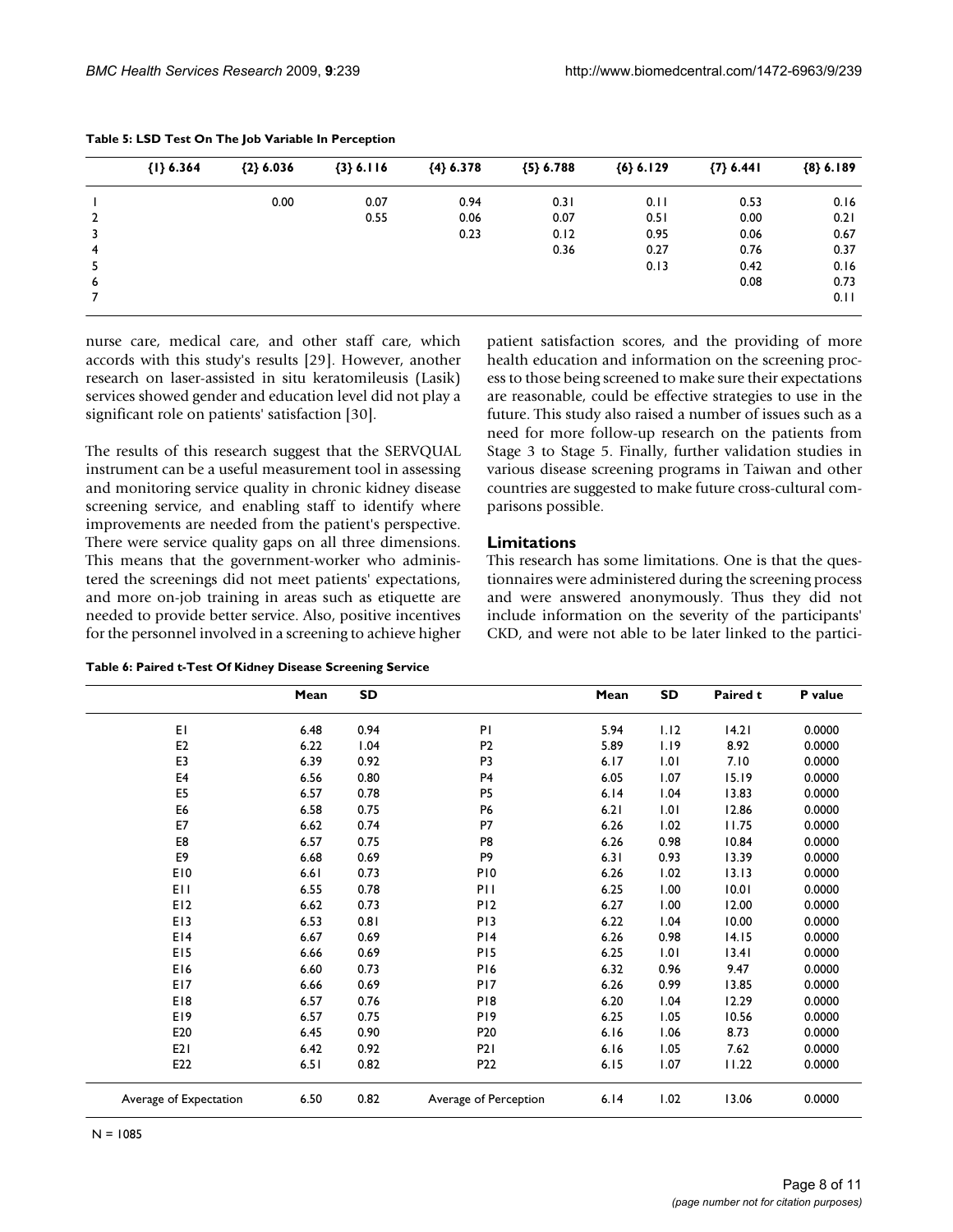|                 |          | <b>Loadings</b> |         |                  |          | <b>Loadings</b> |          |
|-----------------|----------|-----------------|---------|------------------|----------|-----------------|----------|
| <b>Expected</b> | Factor I | Factor 2        | Factor3 | <b>Perceived</b> | Factor I | Factor 2        | Factor 3 |
| EI              |          |                 | 0.73    | PI               |          | 0.76            |          |
| E <sub>2</sub>  |          |                 | 0.80    | P <sub>2</sub>   |          | 0.74            |          |
| E <sub>3</sub>  |          |                 | 0.73    | P <sub>3</sub>   |          | 0.67            |          |
| E <sub>4</sub>  |          |                 | 0.63    | P <sub>4</sub>   |          | 0.73            |          |
| E <sub>5</sub>  | 0.72     |                 |         | P <sub>5</sub>   |          | 0.65            |          |
| E <sub>6</sub>  | 0.77     |                 |         | P <sub>6</sub>   |          |                 | 0.61     |
| E7              | 0.77     |                 |         | <b>P7</b>        |          |                 | 0.66     |
| E8              | 0.73     |                 |         | P8               |          |                 | 0.70     |
| E9              | 0.83     |                 |         | P <sub>9</sub>   |          |                 | 0.67     |
| E <sub>10</sub> | 0.79     |                 |         | P <sub>10</sub>  |          |                 | 0.65     |
| EI I            | 0.65     |                 |         | PII              |          |                 | 0.66     |
| E12             | 0.78     |                 |         | PI2              |          |                 | 0.66     |
| E <sub>13</sub> | 0.67     |                 |         | PI3              |          |                 | 0.65     |
| E14             | 0.81     |                 |         | PI4              |          |                 | 0.64     |
| E <sub>15</sub> | 0.80     |                 |         | P <sub>15</sub>  |          |                 | 0.61     |
| E <sub>16</sub> | 0.65     |                 |         | P <sub>16</sub>  | 0.63     |                 |          |
| E17             | 0.76     |                 |         | PI7              | 0.70     |                 |          |
| E <sub>18</sub> | 0.63     |                 |         | P <sub>18</sub>  | 0.71     |                 |          |
| E <sub>19</sub> |          | 0.62            |         | P <sub>19</sub>  | 0.66     |                 |          |
| E20             |          | 0.79            |         | P <sub>20</sub>  | 0.71     |                 |          |
| E21             |          | 0.81            |         | P21              | 0.75     |                 |          |
| E <sub>22</sub> |          | 0.74            |         | P <sub>22</sub>  | 0.75     |                 |          |
| Eigenvalue      | 16.1     | 2.1             | 1.87    | Eigenvalue       | 18.00    | 2.21            | 1.39     |
| % of Variance   | 70.20%   | 5.60%           | 4.98%   | % of Variance    | 77.95%   | 5.18%           | 3.78%    |

## **Table 7: Factor Loading Of Patient Satisfaction**

#### **Table 8: Questionnaire Reliability**

| <b>Expectations</b>         | Cronbach's alpha | <b>Perceptions</b>       | Cronbach's alpha |
|-----------------------------|------------------|--------------------------|------------------|
| Factor $\mid$ (E5~E18)      | 0.982            | Factor $\vert$ (P16~P22) | 0.980            |
| Factor 2 ( $E19 \sim E22$ ) | 0.924            | Factor 2 (PI $\sim$ P5)  | 0.957            |
| Factor 3 (E1 $\sim$ E4)     | 0.902            | Factor $3$ (P6~P15)      | 0.985            |

Note: Expectations 1. Responsiveness, 2. Empathy 3. Tangibles Perceptions 1. Empathy 2. Tangibles 3. Responsiveness

## **Table 9: Goodness-Of-Fit Summary For Patient Satisfaction Models**

|         | $\gamma$ | df  | $\gamma^2$ /df | <b>RMSEA</b> | PGI  | <b>APGI</b> | GFI  | <b>AGFI</b> | <b>Bollen's Rho</b> |
|---------|----------|-----|----------------|--------------|------|-------------|------|-------------|---------------------|
| Model I | 7542     | 688 | 10.96          | 0.10         | 0.73 | 0.69        | 0.71 | 0.67        | 0.85                |
| Model 2 | 5501     | 688 | 8.00           | 0.09         | 0.78 | 0.77        | 0.81 | 0.73        | 0.91                |

Note: Expectations 1. Responsiveness, 2. Empathy 3. Tangibles

Perceptions 1. Empathy 2. Tangibles 3. Responsiveness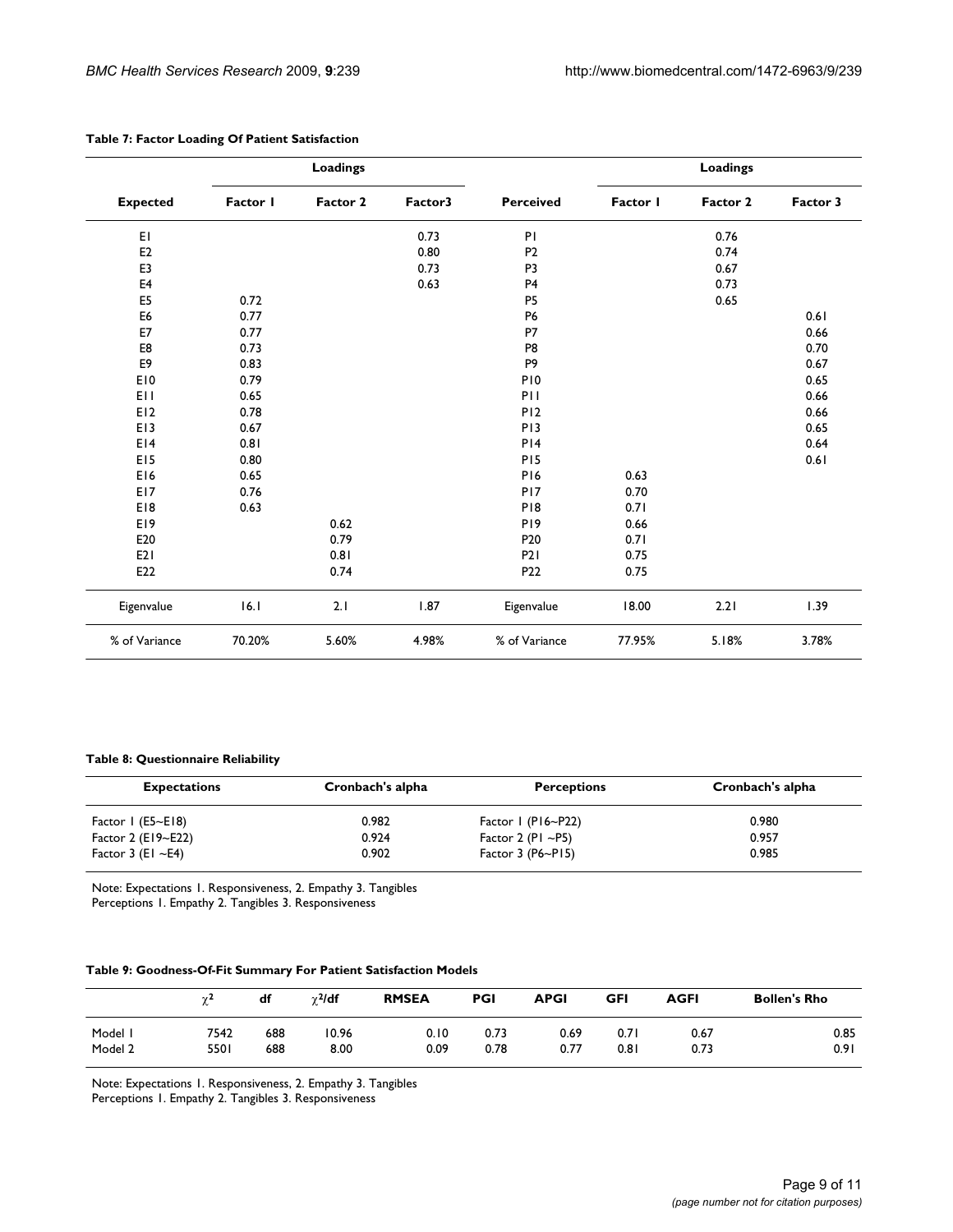pants who filled them out. Another limitation is that 72.2% of the participants were females, although the percentage of females in the larger general population is much less, meaning that if there is a gender-related difference in attitudes, the results are likely influenced by it. A third limitation of the study is the fact that its participants were all people who went in to a clinic or community center for a health exam, and who thus do not necessarily represent parts of the general population who for whatever reasons did not do so.

Gender selection bias is a problem for the potential representativeness of the study's results, which future research should address. As discussed in the Method section, the participants were self-recruited, and thus the recruitment/ participant rate is not really applicable. In this study, gender self-selection indicated that female participants' decision to participate may be correlated with their traits, which show that females have more time to response the questionnaire than males. The traits may affect the study, making the participants a non-representative sample.

Another limitation is the 25.6% (1-74.4%) non-response bias. Furthermore, ceiling effect on the expectation and perception data also a limitation after the statistic results proved skew on data distribution. Ceiling effect can affect means, variances, reliabilities and validities of an instrument. Based on the findings of the data distribution, therefore, it implies that the effect may have direct negative consequences on patients measured by the instrument of customer satisfaction in this study.

# **Competing interests**

The authors declare that they have no competing interests.

# **Authors' contributions**

DJL was responsible for primary data collection and data clean. YHL served as a methodological consultant, assisted with data analysis and interpretation, and participated in manuscript editing. JYP was responsible for the primary study design, manuscript drafting, statistics and interpretation, and manuscript submission. ICS served as a statistics consultant, and assisted with data analysis. RG participated in the drafting and critical revision of the manuscript. MJC and CYL serve as medical consultant. All authors have read and approved this manuscript.

#### **Acknowledgements**

We would like to thank the Public Health Bureau of Taichung City, Taiwan and the Chronic Kidney Disease Screening Program Number PHB-SK-93- 001 for their partly support this research.

#### **References**

1. Chen FL, Pai JY: **[The economic evaluation of a health screening](http://www.ncbi.nlm.nih.gov/entrez/query.fcgi?cmd=Retrieve&db=PubMed&dopt=Abstract&list_uids=19124325) [program on congenital heart disease for school children in](http://www.ncbi.nlm.nih.gov/entrez/query.fcgi?cmd=Retrieve&db=PubMed&dopt=Abstract&list_uids=19124325) [Taichung, Taiwan.](http://www.ncbi.nlm.nih.gov/entrez/query.fcgi?cmd=Retrieve&db=PubMed&dopt=Abstract&list_uids=19124325)** *Asia Pac J Public Health* 2008, **20:**307-316.

- 2. Coresh J, Wei GL, McQuillan G, Brancati FL, Levey AS, Jones C, Klag MJ: **[Prevalence of high blood pressure and elevated serum](http://www.ncbi.nlm.nih.gov/entrez/query.fcgi?cmd=Retrieve&db=PubMed&dopt=Abstract&list_uids=11343443) [creatinine level in the United States: findings from the third](http://www.ncbi.nlm.nih.gov/entrez/query.fcgi?cmd=Retrieve&db=PubMed&dopt=Abstract&list_uids=11343443) National Health and Nutrition Examination Survey (1988- [1994\).](http://www.ncbi.nlm.nih.gov/entrez/query.fcgi?cmd=Retrieve&db=PubMed&dopt=Abstract&list_uids=11343443)** *Arch Intern Med* 2001, **161:**1207-1216.
- 3. Coresh J, Astor BC, Greene T, Eknoyan G, Levey AS: **[Prevalence of](http://www.ncbi.nlm.nih.gov/entrez/query.fcgi?cmd=Retrieve&db=PubMed&dopt=Abstract&list_uids=12500213) [chronic kidney disease and decreased kidney function in the](http://www.ncbi.nlm.nih.gov/entrez/query.fcgi?cmd=Retrieve&db=PubMed&dopt=Abstract&list_uids=12500213) adult US population: Third National Health and Nutrition [Examination Survey.](http://www.ncbi.nlm.nih.gov/entrez/query.fcgi?cmd=Retrieve&db=PubMed&dopt=Abstract&list_uids=12500213)** *Am J Kidney Dis* 2003, **41:**1-12.
- 4. Coresh J, Byrd-Holt D, Astor BC, Briggs JP, Eggers PW, Lacher DA, Hostetter TH: **[Chronic kidney disease awareness, prevalence,](http://www.ncbi.nlm.nih.gov/entrez/query.fcgi?cmd=Retrieve&db=PubMed&dopt=Abstract&list_uids=15563563) [and trends among U.S. Adults, 1999 to 2000.](http://www.ncbi.nlm.nih.gov/entrez/query.fcgi?cmd=Retrieve&db=PubMed&dopt=Abstract&list_uids=15563563)** *J Am Soc Nephrol* 2005, **16:**180-188.
- 5. Coresh J, Selvin E, Stevens LA, Manzi J, Kusek JW, Eggers P, Lente FV, Levey AS: **[Prevalence of chronic kidney disease in the United](http://www.ncbi.nlm.nih.gov/entrez/query.fcgi?cmd=Retrieve&db=PubMed&dopt=Abstract&list_uids=17986697) [States.](http://www.ncbi.nlm.nih.gov/entrez/query.fcgi?cmd=Retrieve&db=PubMed&dopt=Abstract&list_uids=17986697)** *JAMA* 2007, **298:**2038-2047.
- 6. Hsu C, Hwang S, Wen C, Chang H, Chen T, Shiu R, Horng S, Chang Y, Yang W: **[High prevalence and low awareness of CKD in Tai](http://www.ncbi.nlm.nih.gov/entrez/query.fcgi?cmd=Retrieve&db=PubMed&dopt=Abstract&list_uids=17059992)[wan: a study on the relationship between serum creatinine](http://www.ncbi.nlm.nih.gov/entrez/query.fcgi?cmd=Retrieve&db=PubMed&dopt=Abstract&list_uids=17059992) [and awareness from a nationally representative survey.](http://www.ncbi.nlm.nih.gov/entrez/query.fcgi?cmd=Retrieve&db=PubMed&dopt=Abstract&list_uids=17059992)** *Am J Kidney Dis* 2006, **48:**727-738.
- 7. Gronroos C: **A service quality model and its marketing implications.** *Eur J Marketing* 1984, **18:**36-44.
- 8. Bankauskaite V, Saarelma O: **[Why are people dissatisfied with](http://www.ncbi.nlm.nih.gov/entrez/query.fcgi?cmd=Retrieve&db=PubMed&dopt=Abstract&list_uids=12630798) [medical care services in Lithuania? a qualitative study using](http://www.ncbi.nlm.nih.gov/entrez/query.fcgi?cmd=Retrieve&db=PubMed&dopt=Abstract&list_uids=12630798) [responses to open-ended questions.](http://www.ncbi.nlm.nih.gov/entrez/query.fcgi?cmd=Retrieve&db=PubMed&dopt=Abstract&list_uids=12630798)** *Int J Qual Health Care* 2003, **15:**23-29.
- 9. Parasuraman A, Zeithaml VA, Berry LL: **A conceptual model of service quality and its implications for futuring research.** *J Marketing* 1985, **49:**41-50.
- 10. Speight J: **Assessing patient satisfaction: concepts, applications, and measurement.** *Value Health* 2005, **8:**56-68.
- 11. Sitzia |: **How valid and reliable are patient satisfaction data? an analysis of 195 studies.** *Int J Qual Health Care* 1999, **11:**1131-1328.
- 12. Parasuraman A, Zeithaml V, Berry L: **SERVQUAL: a multiple item scale for measuring consumer perceptions of service quality.** *J Marketing* 1988, **11:**1131-1328.
- 13. Rao KD, Peters DH, Bandeen-Roche K: **[Towards patient-cen](http://www.ncbi.nlm.nih.gov/entrez/query.fcgi?cmd=Retrieve&db=PubMed&dopt=Abstract&list_uids=17012306)[tered health services in India: a scale to measure patient per](http://www.ncbi.nlm.nih.gov/entrez/query.fcgi?cmd=Retrieve&db=PubMed&dopt=Abstract&list_uids=17012306)[ceptions of quality.](http://www.ncbi.nlm.nih.gov/entrez/query.fcgi?cmd=Retrieve&db=PubMed&dopt=Abstract&list_uids=17012306)** *Int J Qual Health Care* 2006, **18:**414-421.
- 14. Duong DV, Binns CW, Lcc AH, Hipgravc DB: **[Measuring client](http://www.ncbi.nlm.nih.gov/entrez/query.fcgi?cmd=Retrieve&db=PubMed&dopt=Abstract&list_uids=15557354)[perceived quality of maternity services in rural Vietnam.](http://www.ncbi.nlm.nih.gov/entrez/query.fcgi?cmd=Retrieve&db=PubMed&dopt=Abstract&list_uids=15557354)** *Int J Qual Health Care* 2004, **16:**447-452.
- 15. Lin HC, Sudha X, Laditka JN: **[Patient perceptions of service qual](http://www.ncbi.nlm.nih.gov/entrez/query.fcgi?cmd=Retrieve&db=PubMed&dopt=Abstract&list_uids=15557353)[ity in group versus solo practice clinics.](http://www.ncbi.nlm.nih.gov/entrez/query.fcgi?cmd=Retrieve&db=PubMed&dopt=Abstract&list_uids=15557353)** *Int J Qual Health Care* 2004, **16:**437-445.
- 16. Karydis A, Komboli-Kodovazeniti M, Hatzigeorgiou D, Panis V: **[Expectation and perceptions of Greek patients regarding the](http://www.ncbi.nlm.nih.gov/entrez/query.fcgi?cmd=Retrieve&db=PubMed&dopt=Abstract&list_uids=11669569) [quality of dental health care.](http://www.ncbi.nlm.nih.gov/entrez/query.fcgi?cmd=Retrieve&db=PubMed&dopt=Abstract&list_uids=11669569)** *Int J Qual Health Care* 2001, **13:**409-416.
- 17. Parasuraman A, Zeithaml V, Berry L: **Refinement and reassessment of the SERVQUAL scale.** *J Retailing* 1991, **67:**420-450.
- 18. Syed SA, Nazlee S, Shahjahan K: **Patient satisfaction with health services in Bangladesh.** *Health Policy Plann* 2007, **22:**263-273.
- 19. Chin LY, Amir LH: **Survey of patient satisfaction with the breastfeeding education and support services of the Royal Women's Hospital, Melbourne.** *BMC Health Serv Res* 2008, **14:**83.
- 20. Cock D, Adams IC, Ibbetson AB, Baugh P: **[REFERQUAL: a pilot](http://www.ncbi.nlm.nih.gov/entrez/query.fcgi?cmd=Retrieve&db=PubMed&dopt=Abstract&list_uids=16725021) [study of a new service quality assessment instrument in the](http://www.ncbi.nlm.nih.gov/entrez/query.fcgi?cmd=Retrieve&db=PubMed&dopt=Abstract&list_uids=16725021) [GP exercise referral scheme setting.](http://www.ncbi.nlm.nih.gov/entrez/query.fcgi?cmd=Retrieve&db=PubMed&dopt=Abstract&list_uids=16725021)** *BMC Health Serv Res* 2006, **6:**61.
- 21. Wisniewski M, Wisniewski H: **[Measuring service quality in a hos](http://www.ncbi.nlm.nih.gov/entrez/query.fcgi?cmd=Retrieve&db=PubMed&dopt=Abstract&list_uids=15974517)[pital colposcopy clinic.](http://www.ncbi.nlm.nih.gov/entrez/query.fcgi?cmd=Retrieve&db=PubMed&dopt=Abstract&list_uids=15974517)** *Int J Health Care Qual Assur Inc Leadersh Health Serv* 2005, **18:**217-228.
- 22. Tso IF, Ng SM, Chan CLW: **[The development and validation of](http://www.ncbi.nlm.nih.gov/entrez/query.fcgi?cmd=Retrieve&db=PubMed&dopt=Abstract&list_uids=16855297) [the concise outpatient department user satisfaction scale.](http://www.ncbi.nlm.nih.gov/entrez/query.fcgi?cmd=Retrieve&db=PubMed&dopt=Abstract&list_uids=16855297)** *Int J Qual Health Care* 2006, **18:**275-280.
- 23. Krishna DR, David HP, Karen BR: **[Towards patient-centered](http://www.ncbi.nlm.nih.gov/entrez/query.fcgi?cmd=Retrieve&db=PubMed&dopt=Abstract&list_uids=17012306) [health services in India: a scale to measure patient percep](http://www.ncbi.nlm.nih.gov/entrez/query.fcgi?cmd=Retrieve&db=PubMed&dopt=Abstract&list_uids=17012306)[tions of quality.](http://www.ncbi.nlm.nih.gov/entrez/query.fcgi?cmd=Retrieve&db=PubMed&dopt=Abstract&list_uids=17012306)** *Int J Qual Health Care* 2006, **18:**414-421.
- 24. Chou SC, Duncan PB, Lee AH: **[Measuring job satisfaction in res](http://www.ncbi.nlm.nih.gov/entrez/query.fcgi?cmd=Retrieve&db=PubMed&dopt=Abstract&list_uids=11871629)[idential aged care.](http://www.ncbi.nlm.nih.gov/entrez/query.fcgi?cmd=Retrieve&db=PubMed&dopt=Abstract&list_uids=11871629)** *Int J Qual Health Care* 2002, **14:**49-54.
- 25. Dawn AG, McGwin G: **[Patient expectations regarding eye care:](http://www.ncbi.nlm.nih.gov/entrez/query.fcgi?cmd=Retrieve&db=PubMed&dopt=Abstract&list_uids=15824228) [development and results of the Eye Care Expectations Sur](http://www.ncbi.nlm.nih.gov/entrez/query.fcgi?cmd=Retrieve&db=PubMed&dopt=Abstract&list_uids=15824228)[vey \(ECES\).](http://www.ncbi.nlm.nih.gov/entrez/query.fcgi?cmd=Retrieve&db=PubMed&dopt=Abstract&list_uids=15824228)** *Arch Ophthalmol* 2005, **123:**534-541.